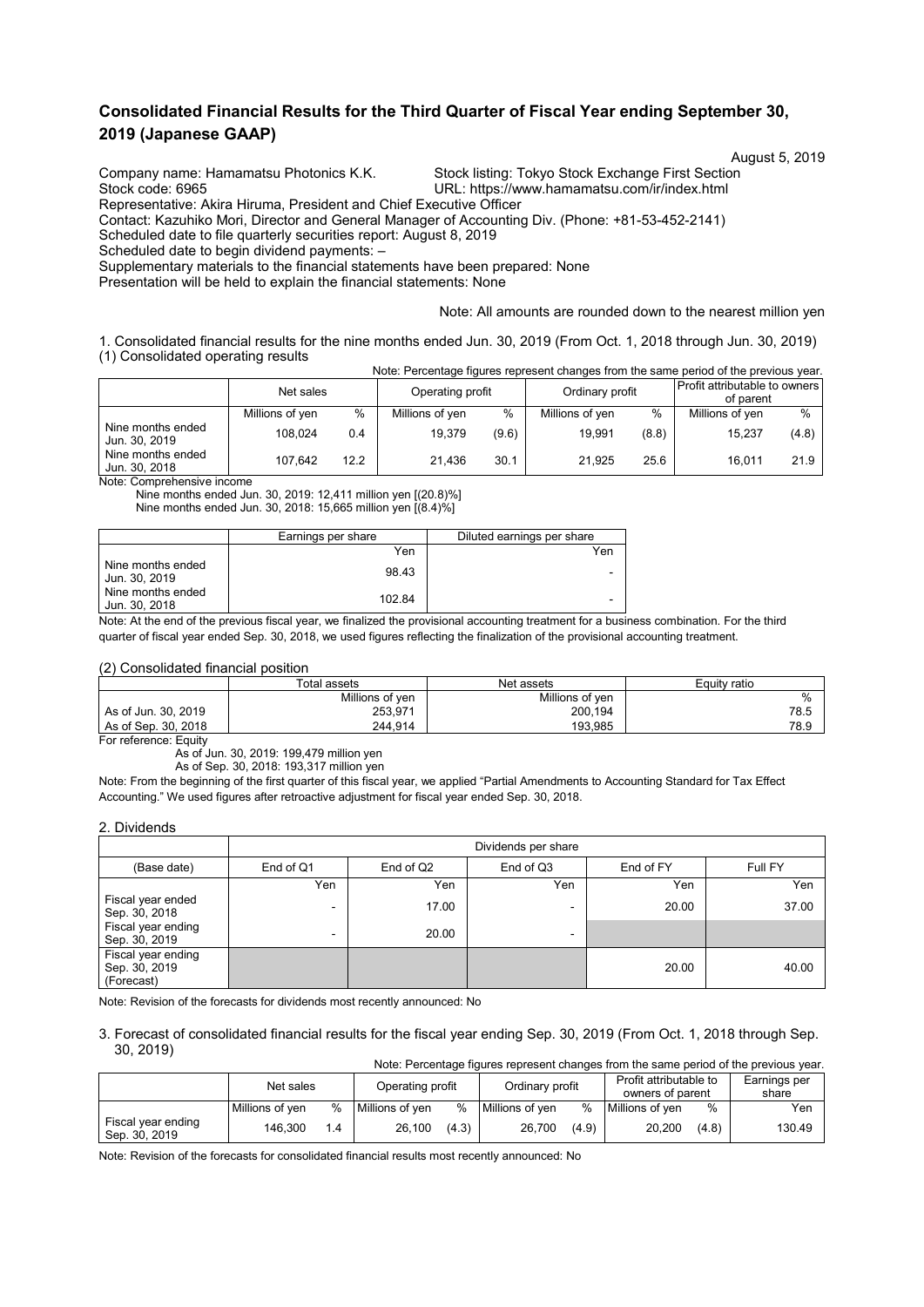### 4. Others

- (1) Changes in consolidated subsidiaries (Changes in scope of consolidation): None
- (2) Application of special accounting treatment for preparing quarterly consolidated financial statements: Yes
- (3) Changes in accounting principles, changes in accounting estimates, and changes in presentation due to revisions
- (a) Changes in accounting principles accompanying revisions in accounting standards: None
- (b) Changes other than those in (a) above: None (c) Changes in accounting estimates: None
- (d) Changes in presentation due to revisions: None
- (4) Number of shares outstanding
	- (a) Number of shares outstanding at end of period including treasury shares As of Jun. 30, 2019: 165,011,568 shares As of Sep. 30, 2018: 165,011,568 shares
	- (b) Number of treasury shares at end of period As of Jun. 30, 2019: 10,213,968 shares As of Sep. 30, 2018: 10,213,968 shares
	- (c) Average number of shares issued during the period Nine months ended Jun. 30, 2019: 154,797,600 shares Nine months ended Jun. 30, 2018: 155,700,618 shares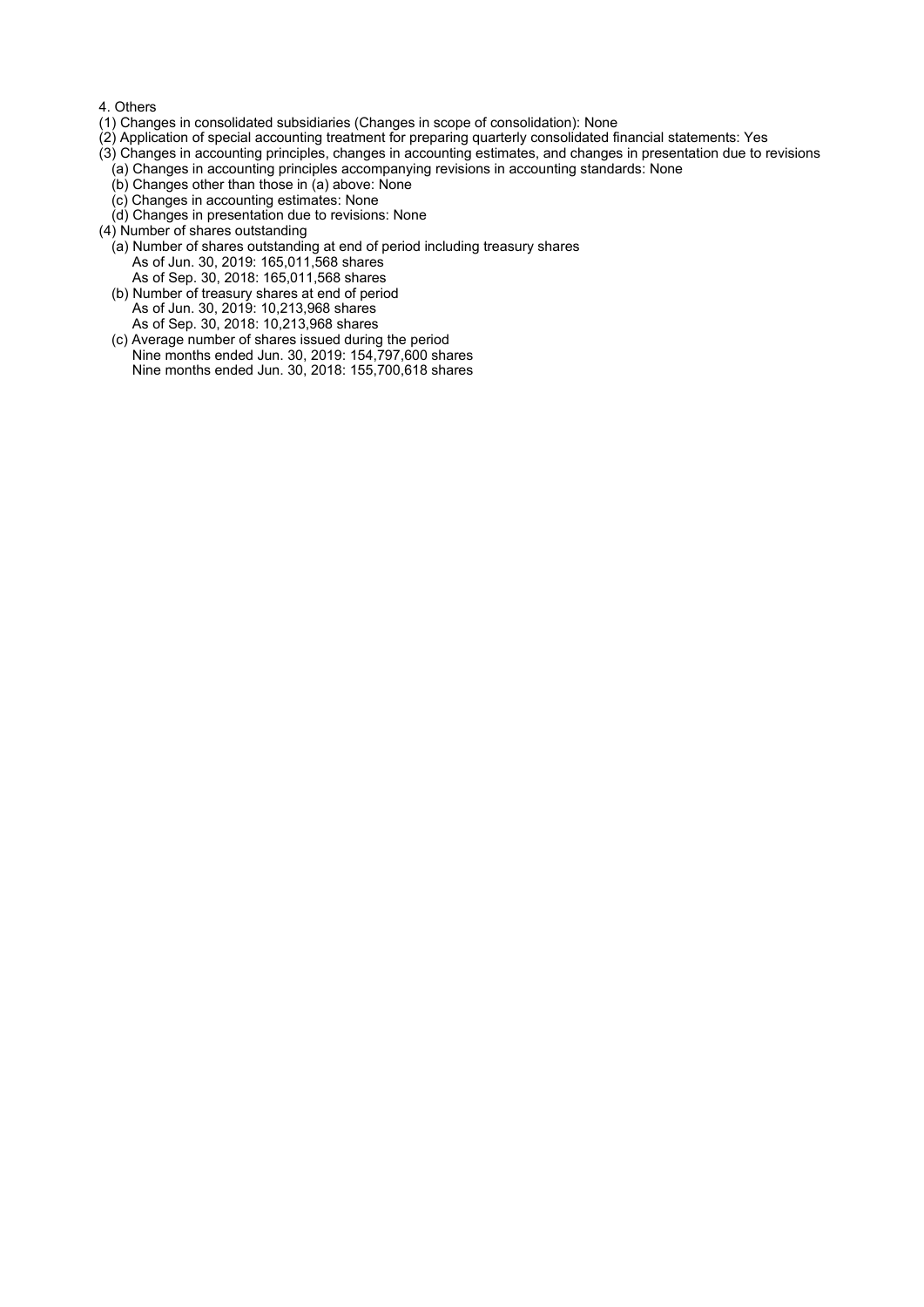# **1. Qualitative Information Related to Consolidated Performance for the Third Quarter of this Fiscal Year**

## **(1) Operating Results**

During the third quarter of this fiscal year (nine months ended June 30, 2019), although Japan's economy traced a gradual recovery trend backed by factors including recovery in personal consumption, affected by the prolonged trade friction between the U.S. and China, capital investment and exports have shown weaknesses, mainly in the manufacturing industry. Regarding the future, uncertainty surrounding global trade disputes remains high and the economic outlook is unpredictable.

Given these circumstances, our Group continued proactive capital investment for the future and strove to secure net sales and earnings by enhancing research and development, leveraging the proprietary photonics technologies we have cultivated over many years.

As a result, we closed the third quarter with net sales of JPY 108,024 million, up by JPY 381 million (0.4%) over one year ago. From an earnings perspective, operating profit was JPY 19,379 million, down by JPY 2,057 million (9.6%) compared with one year ago, ordinary profit was JPY 19,991 million, down by JPY 1,934 million (8.8%) from the previous year, and profit attributable to owners of parent was JPY 15,237 million, down by JPY 774 million (4.8%) from the same period one year ago.

Operating results by segment are as follows;

### (Electron Tube)

In the measuring instrument field, in response to the recovery in oilfield investment, sales of photomultiplier tubes (PMT) for oil-well logging devices that offer superior ruggedness to withstand against harsh work conditions such as high temperatures, shocks, and vibrations maintained a strong performance. In addition, in the medical field, sales of products for inspection and monitoring systems such as blood analyzers increased, thanks to their strong reputation for their high sensitivity, low-noise, and high-speed operations. However, sales of academic applications such as high-energy physics experiments decreased due to factors such as delivery to large-scale international projects being finished.

In imaging devices and light sources, sales in the industrial field began to be affected by the economic slowdown in China, lower capital investment, and other factors, but sales of microfocus X-ray sources for nondestructive testing devices increased primarily for battery testing. Sales of Stealth Dicing Engine for highspeed, high-quality silicon wafer dicing also increased. Further, sales of light sources for environmental analysis such as deuterium lamps remained solid.

As a result, the Electron Tube business closed the third quarter with net sales of JPY 43,462 million, up by 4.3%, and operating profit of JPY 15,484 million, up by 5.4% from the same period one year ago. (Opto-semiconductor)

In opto-semiconductor devices, in the medical field, sales of mainstay silicon photodiodes increased. However, affected by the restrained capital investment in semiconductor market, sales of image sensors for semiconductor fabrication and inspection equipment declined. In addition, sales of photodiodes and LED in the FA (Factory Automation) sector for applications such as controls for industrial-use robots and other equipment decreased due to lower orders for machine tools in China and other factors.

As a result, net sales in the Opto-semiconductor business were JPY 48,330 million, down by 4.5%, and operating profit was JPY 14,766 million, down by 12.8% from the same period one year ago. (Imaging and Measurement Instruments)

In image processing and measurement systems, sales of digital cameras increased due to the increased demand in the life sciences sector and biotechnology sector as well as demand in the industrial field. In addition, sales of failure analysis systems for semiconductor devices decreased rapidly due to the effects of restrained capital investment in the semiconductor market, which also affected the Opto-semiconductor business, but cumulative sales through the third quarter increased, supported by the increase in sales in the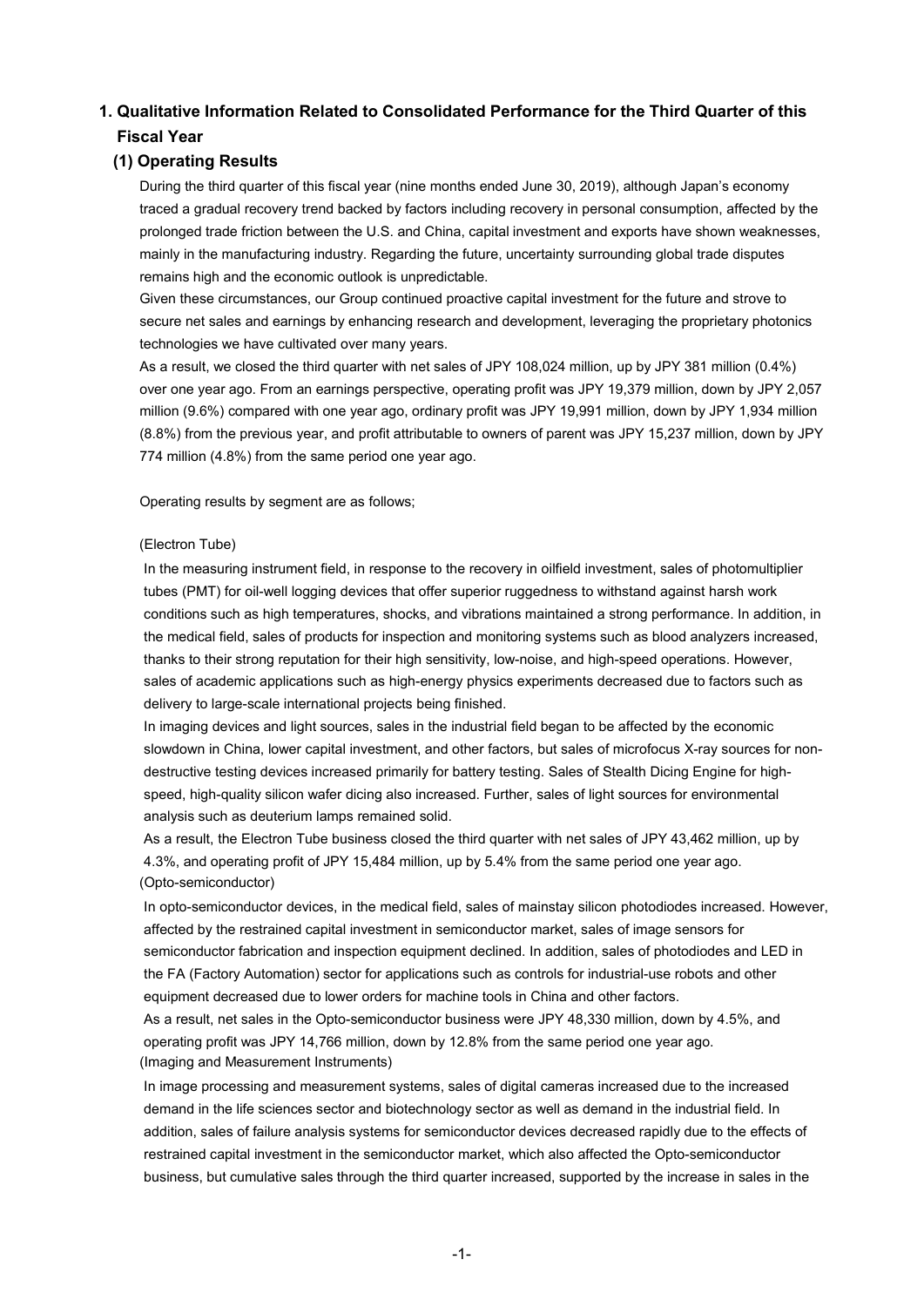first half of the fiscal year. Further, sales of X-ray line sensor cameras increased, also supported by the increase in sales in the first half of the fiscal year primarily for food inspection applications.

As a result, net sales for the Imaging and Measurement Instruments business were JPY 12,659 million, up by 5.3%, and operating profit was JPY 2,256 million, down by 8.2% from the same period one year ago. (Other)

Sales from other operations include the semiconductor laser business, hotel operations run by Iwata Grand Hotel Inc., a subsidiary, and business relating to the unique products of Beijing Hamamatsu Photon Techniques Inc., which is also a subsidiary.

In our other businesses, net sales were JPY 3,571 million, up by 6.5%, and operating loss was JPY 92 million, compared with an operating profit of JPY 190 million in the same period one year ago.

### **(2) Financial Conditions**

Current assets increased by JPY 7,144 million from the end of the previous fiscal year, despite a decrease in notes and accounts receivable - trade of JPY 2,057 million, mainly reflecting an increase in inventories of JPY 3,860 million and an increase in securities of JPY 3,641 million.

Non-current assets increased by JPY 1,912 million from the end of the previous fiscal year, despite a decrease in investment securities of JPY 995 million, mainly reflecting an increase in property, plant and equipment of JPY 2,774 million that resulted from an increase in construction in progress.

Total assets at the end of the third quarter were JPY 253,971 million, up by JPY 9,057 million from the end of the fiscal year ended September 30, 2018.

Current liabilities increased by JPY 2,708 million from the end of the previous fiscal year, despite a decrease in income taxes payable of JPY 1,211 million, mainly reflecting an increase in electronically recorded obligations - facilities (current liabilities - other) of JPY 2,394 million and an increase in provision for bonuses of JPY 1,094 million.

Non-current liabilities increased by JPY 140 million from the end of the previous fiscal year, despite a decrease in long-term loans payable of JPY 122 million, mainly due to an increase in net defined benefit liability of JPY 190 million.

Total liabilities at the end of the third quarter were JPY 53,777 million, up by JPY 2,848 million from the end of the fiscal year ended September 30, 2018.

Net assets at the end of the third quarter of this fiscal year were JPY 200,194 million, up by JPY 6,208 million from the end of the fiscal year ended September 30, 2018, despite a decrease in foreign currency translation adjustment of JPY 2,121 million, reflecting an increase in retained earnings of JPY 9,034 million as a result of reporting profit attributable to owners of parent.

### **(3) Projection for the Year**

There is no change to the forecast of consolidated financial results for the fiscal year ending September 30, 2019, released on May 13, 2019.

We assume for the second half of this fiscal year that the applicable yen/US dollar exchange rate will be JPY 105 and the yen/Euro exchange rate will be JPY 125, and for the full year that the applicable yen/US dollar exchange rate will be JPY 108 and the yen/Euro exchange rate will be JPY 126.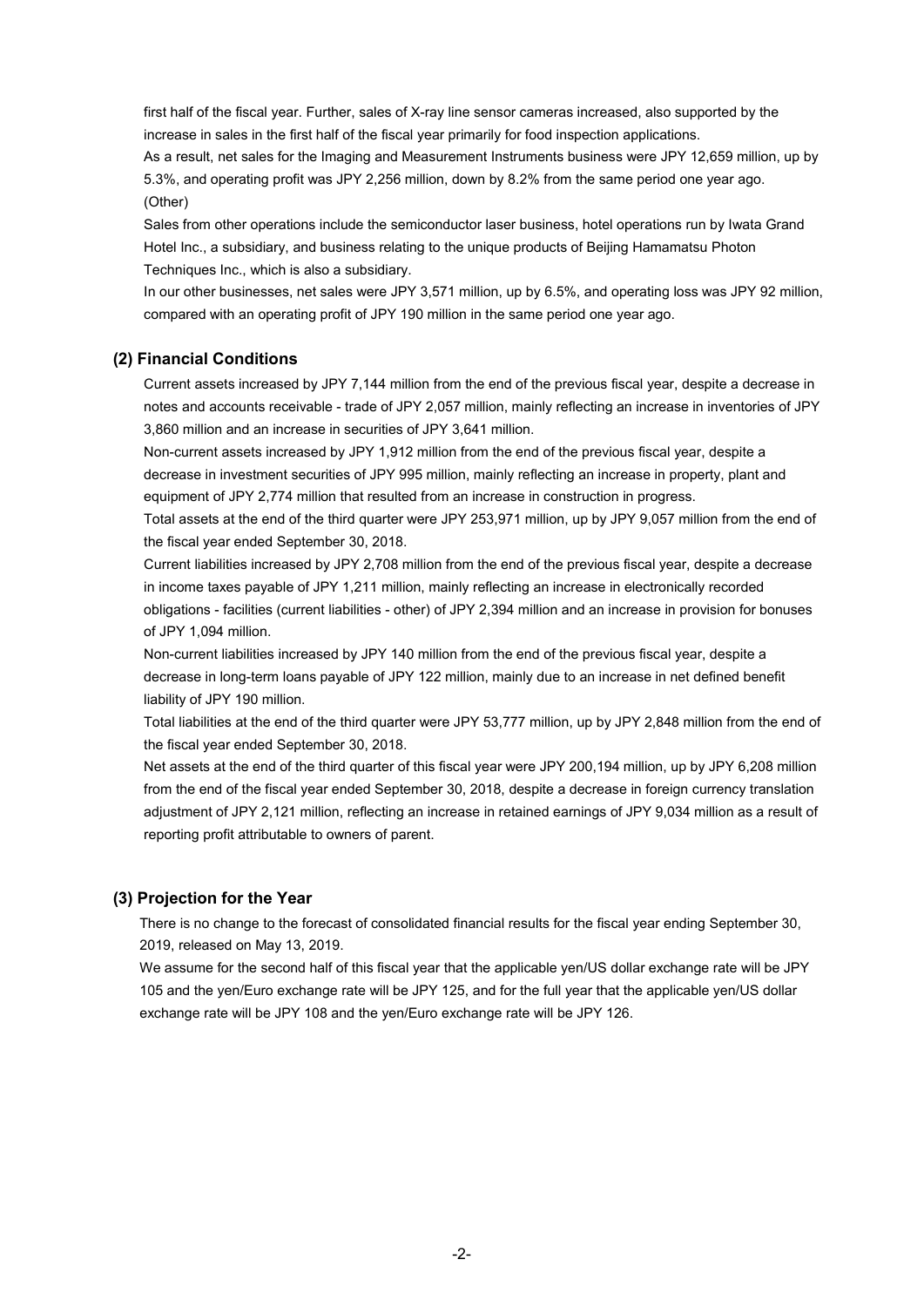Consolidated Balance Sheets

|                                        | As of<br>Sep. 30, 2018 | As of<br>Jun. 30, 2019 |
|----------------------------------------|------------------------|------------------------|
| Assets                                 |                        |                        |
| <b>Current assets</b>                  |                        |                        |
| Cash and deposits                      | 74,458                 | 77,233                 |
| Notes and accounts receivable - trade  | 35,914                 | 33,857                 |
| <b>Securities</b>                      |                        | 3,641                  |
| Merchandise and finished goods         | 8,874                  | 9,817                  |
| Work in process                        | 17,933                 | 19,662                 |
| Raw materials and supplies             | 7,677                  | 8,866                  |
| Other                                  | 5,501                  | 4,420                  |
| Allowance for doubtful accounts        | (162)                  | (155)                  |
| Total current assets                   | 150,197                | 157,342                |
| Non-current assets                     |                        |                        |
| Property, plant and equipment          |                        |                        |
| Buildings and structures, net          | 34,117                 | 33,421                 |
| Machinery, equipment and vehicles, net | 12,364                 | 11,795                 |
| Tools, furniture and fixtures, net     | 4,359                  | 4,421                  |
| Land                                   | 16,789                 | 17,034                 |
| Leased assets, net                     | 272                    | 240                    |
| Construction in progress               | 3,826                  | 7,590                  |
| Total property, plant and equipment    | 71,730                 | 74,504                 |
| Intangible assets                      |                        |                        |
| <b>Customer relationships</b>          | 2,634                  | 2,292                  |
| Other                                  | 3,644                  | 3,190                  |
| Total intangible assets                | 6,278                  | 5,483                  |
| Investments and other assets           |                        |                        |
| Investment securities                  | 4,158                  | 3,163                  |
| Deferred tax assets                    | 10,254                 | 10,645                 |
| Other                                  | 2,314                  | 2,852                  |
| Allowance for doubtful accounts        | (19)                   | (19)                   |
| Total investments and other assets     | 16,708                 | 16,642                 |
| Total non-current assets               | 94,717                 | 96,629                 |
| <b>Total assets</b>                    | 244,914                | 253,971                |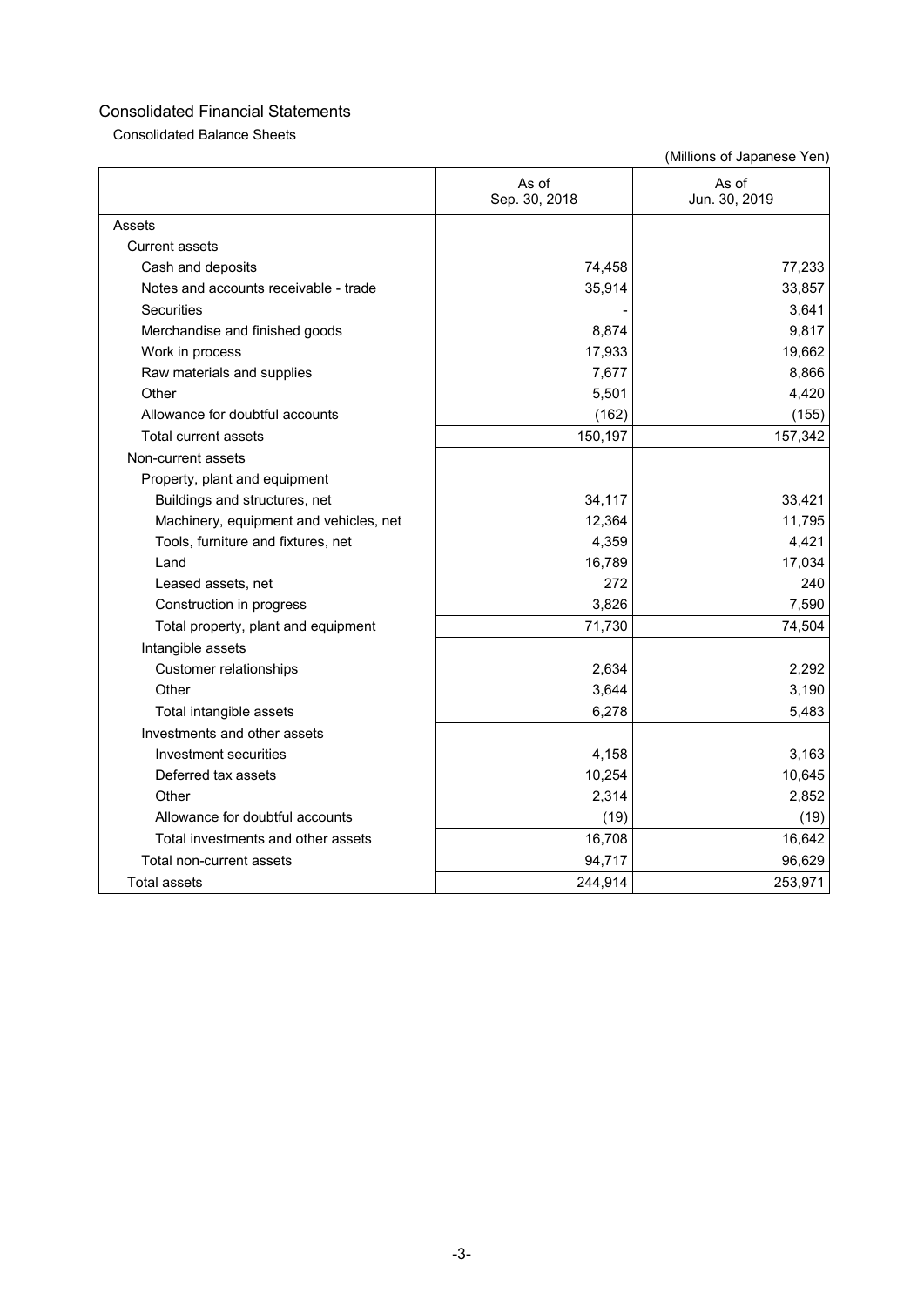Consolidated Balance Sheets

|                                                               | As of<br>Sep. 30, 2018 | As of<br>Jun. 30, 2019 |
|---------------------------------------------------------------|------------------------|------------------------|
| Liabilities                                                   |                        |                        |
| <b>Current liabilities</b>                                    |                        |                        |
| Notes and accounts payable - trade                            | 5,101                  | 4,378                  |
| Electronically recorded obligations - operating               | 6,266                  | 5,623                  |
| Short-term loans payable                                      | 1,662                  | 1,858                  |
| Current portion of long-term loans payable                    | 3,178                  | 3,165                  |
| Income taxes payable                                          | 2,892                  | 1,681                  |
| Provision for bonuses                                         | 5,138                  | 6,232                  |
| Other                                                         | 13,838                 | 17,846                 |
| <b>Total current liabilities</b>                              | 38,078                 | 40,786                 |
| Non-current liabilities                                       |                        |                        |
| Long-term loans payable                                       | 3,512                  | 3,389                  |
| Reserve for loss on dissolution of employees'<br>pension fund | 529                    | 522                    |
| Net defined benefit liability                                 | 7,393                  | 7,583                  |
| Other                                                         | 1,414                  | 1,494                  |
| Total non-current liabilities                                 | 12,850                 | 12,990                 |
| <b>Total liabilities</b>                                      | 50,928                 | 53,777                 |
| Net assets                                                    |                        |                        |
| Shareholders' equity                                          |                        |                        |
| Capital stock                                                 | 34,928                 | 34,928                 |
| Capital surplus                                               | 34,672                 | 34,672                 |
| Retained earnings                                             | 142,321                | 151,355                |
| Treasury shares                                               | (20, 795)              | (20, 795)              |
| Total shareholders' equity                                    | 191,126                | 200,161                |
| Accumulated other comprehensive income                        |                        |                        |
| Valuation difference on available-for-sale<br>securities      | 1,545                  | 771                    |
| Foreign currency translation adjustment                       | 1,259                  | (862)                  |
| Remeasurements of defined benefit plans                       | (614)                  | (591)                  |
| Total accumulated other comprehensive<br>income               | 2,190                  | (682)                  |
| Non-controlling interests                                     | 668                    | 715                    |
| Total net assets                                              | 193,985                | 200,194                |
| Total liabilities and net assets                              | 244,914                | 253,971                |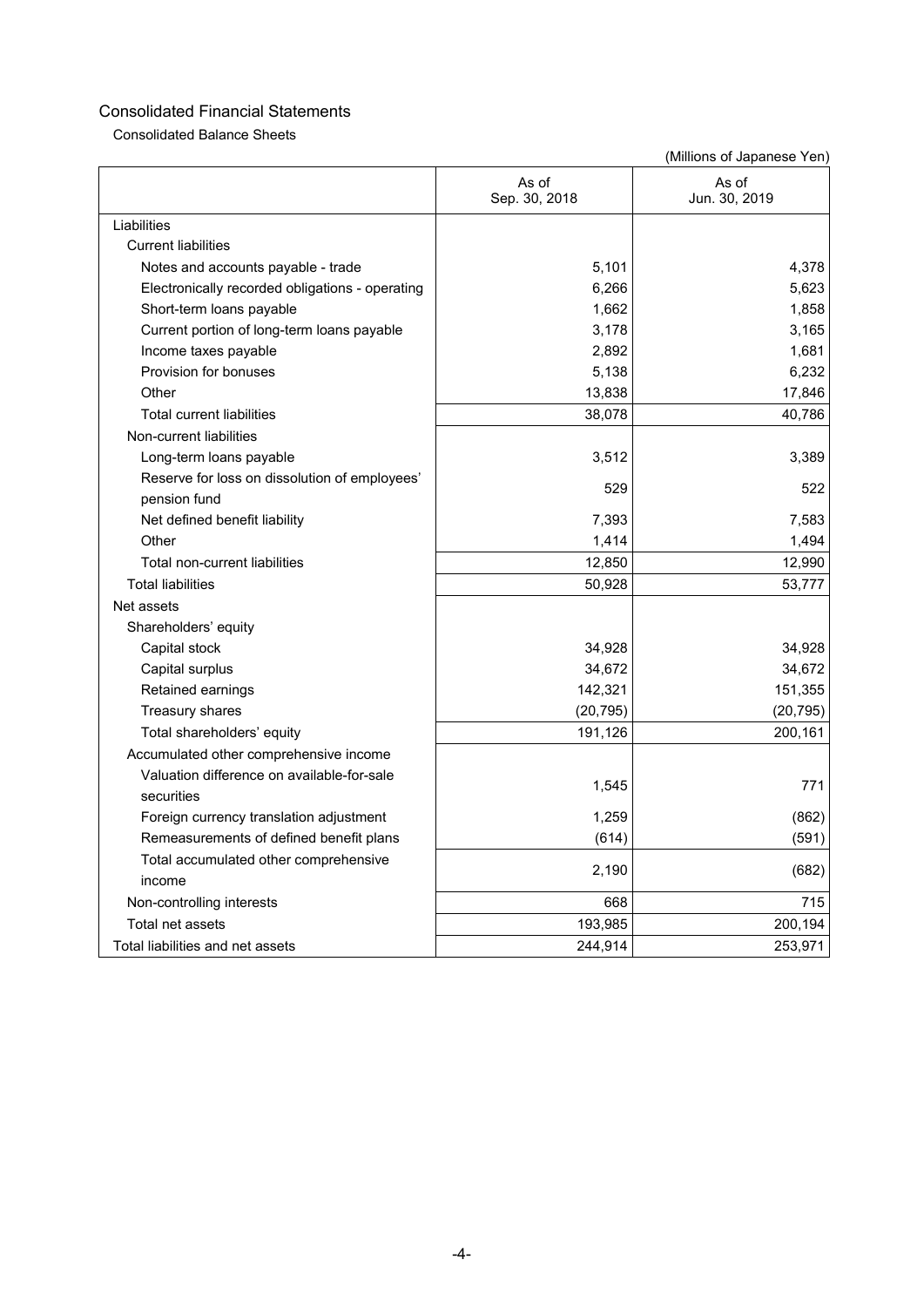Consolidated Statements of Income

|                                                  | Nine months ended<br>Jun. 30, 2018 | Nine months ended<br>Jun. 30, 2019 |
|--------------------------------------------------|------------------------------------|------------------------------------|
| Net sales                                        | 107,642                            | 108,024                            |
| Cost of sales                                    | 51,840                             | 52,570                             |
| Gross profit                                     | 55,801                             | 55,454                             |
| Selling, general and administrative expenses     | 34,364                             | 36,074                             |
| Operating profit                                 | 21,436                             | 19,379                             |
| Non-operating income                             |                                    |                                    |
| Interest income                                  | 112                                | 156                                |
| Rent of real estate for investment               | 78                                 | 67                                 |
| Foreign exchange gains                           | 82                                 |                                    |
| Share of profit of entities accounted for using  | 97                                 | 171                                |
| equity method                                    |                                    |                                    |
| Other                                            | 440                                | 557                                |
| Total non-operating income                       | 811                                | 953                                |
| Non-operating expenses                           |                                    |                                    |
| Interest expenses                                | 49                                 | 41                                 |
| Rent expenses on real estates                    | 94                                 | 102                                |
| Foreign exchange losses                          |                                    | 153                                |
| Commission for purchase of treasury shares       | 103                                |                                    |
| Other                                            | 74                                 | 44                                 |
| Total non-operating expenses                     | 322                                | 341                                |
| Ordinary profit                                  | 21,925                             | 19,991                             |
| Extraordinary income                             |                                    |                                    |
| Gain on sales of non-current assets              | 28                                 | 37                                 |
| Subsidy income                                   | 277                                | 113                                |
| Total extraordinary income                       | 306                                | 151                                |
| <b>Extraordinary losses</b>                      |                                    |                                    |
| Loss on sales of non-current assets              | 53                                 | 0                                  |
| Loss on retirement of non-current assets         | 34                                 | 24                                 |
| Loss on reduction of non-current assets          | 263                                | 113                                |
| Loss on disaster                                 | 202                                |                                    |
| Loss on valuation of investment securities       |                                    | 9                                  |
| Provision for loss on dissolution of employees'  | 534                                |                                    |
| pension fund                                     |                                    |                                    |
| Total extraordinary losses                       | 1,088                              | 147                                |
| Profit before income taxes                       | 21,143                             | 19,994                             |
| Income taxes                                     | 5,083                              | 4,705                              |
| Profit                                           | 16,060                             | 15,289                             |
| Profit attributable to non-controlling interests | 48                                 | 51                                 |
| Profit attributable to owners of parent          | 16,011                             | 15,237                             |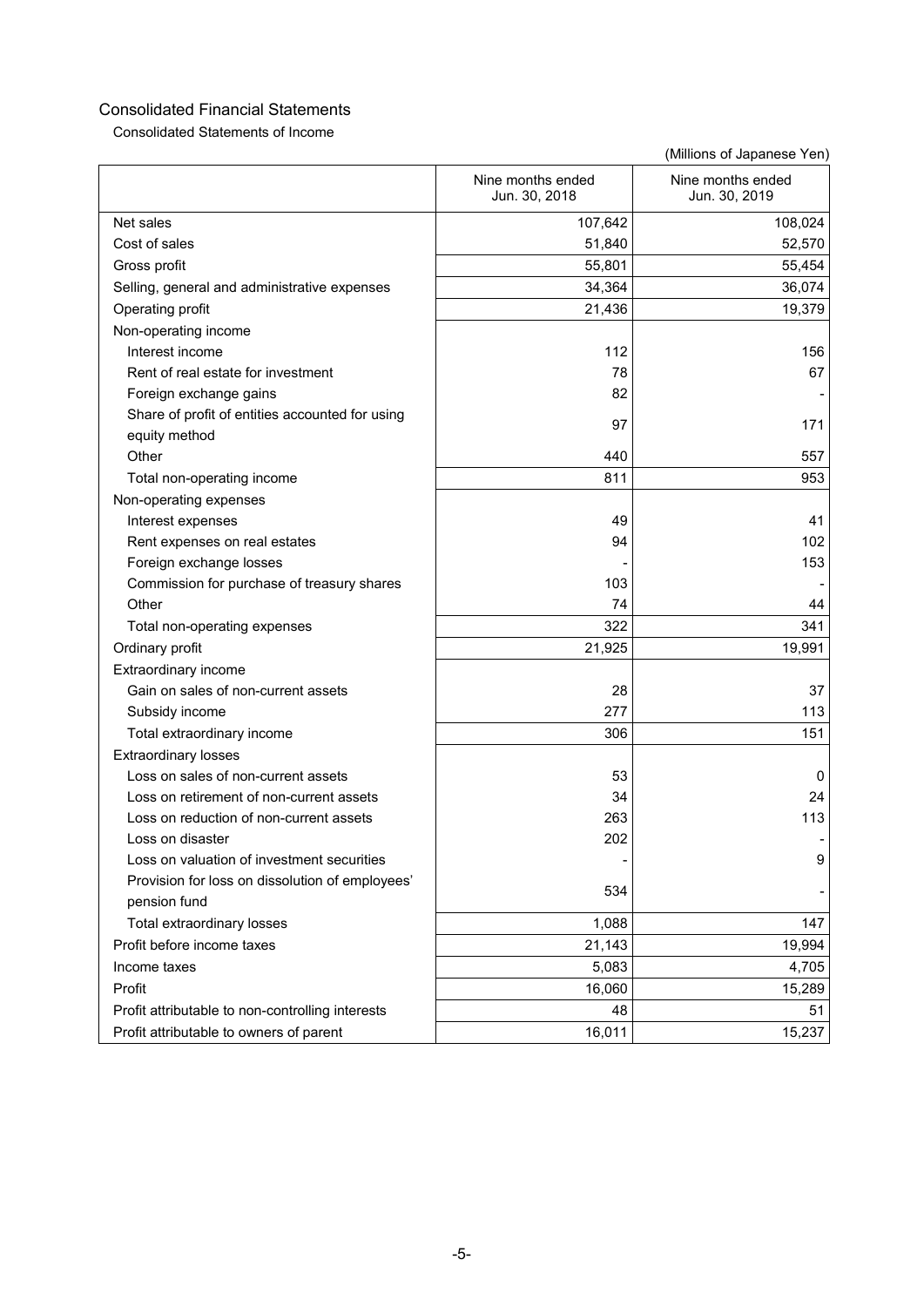Consolidated Statements of Comprehensive Income

|                                                                                      | Nine months ended<br>Jun. 30, 2018 | Nine months ended<br>Jun. 30, 2019 |
|--------------------------------------------------------------------------------------|------------------------------------|------------------------------------|
| Profit                                                                               | 16,060                             | 15,289                             |
| Other comprehensive income                                                           |                                    |                                    |
| Valuation difference on available-for-sale<br>securities                             | 201                                | (774)                              |
| Foreign currency translation adjustment                                              | (677)                              | (2, 127)                           |
| Remeasurements of defined benefit plans, net of<br>tax                               | 96                                 | 22                                 |
| Share of other comprehensive income of entities<br>accounted for using equity method | (15)                               |                                    |
| Total other comprehensive income                                                     | (395)                              | (2, 877)                           |
| Comprehensive income                                                                 | 15,665                             | 12,411                             |
| Comprehensive income attributable to                                                 |                                    |                                    |
| Comprehensive income attributable to owners of<br>parent                             | 15,605                             | 12,364                             |
| Comprehensive income attributable to non-<br>controlling interests                   | 59                                 | 46                                 |